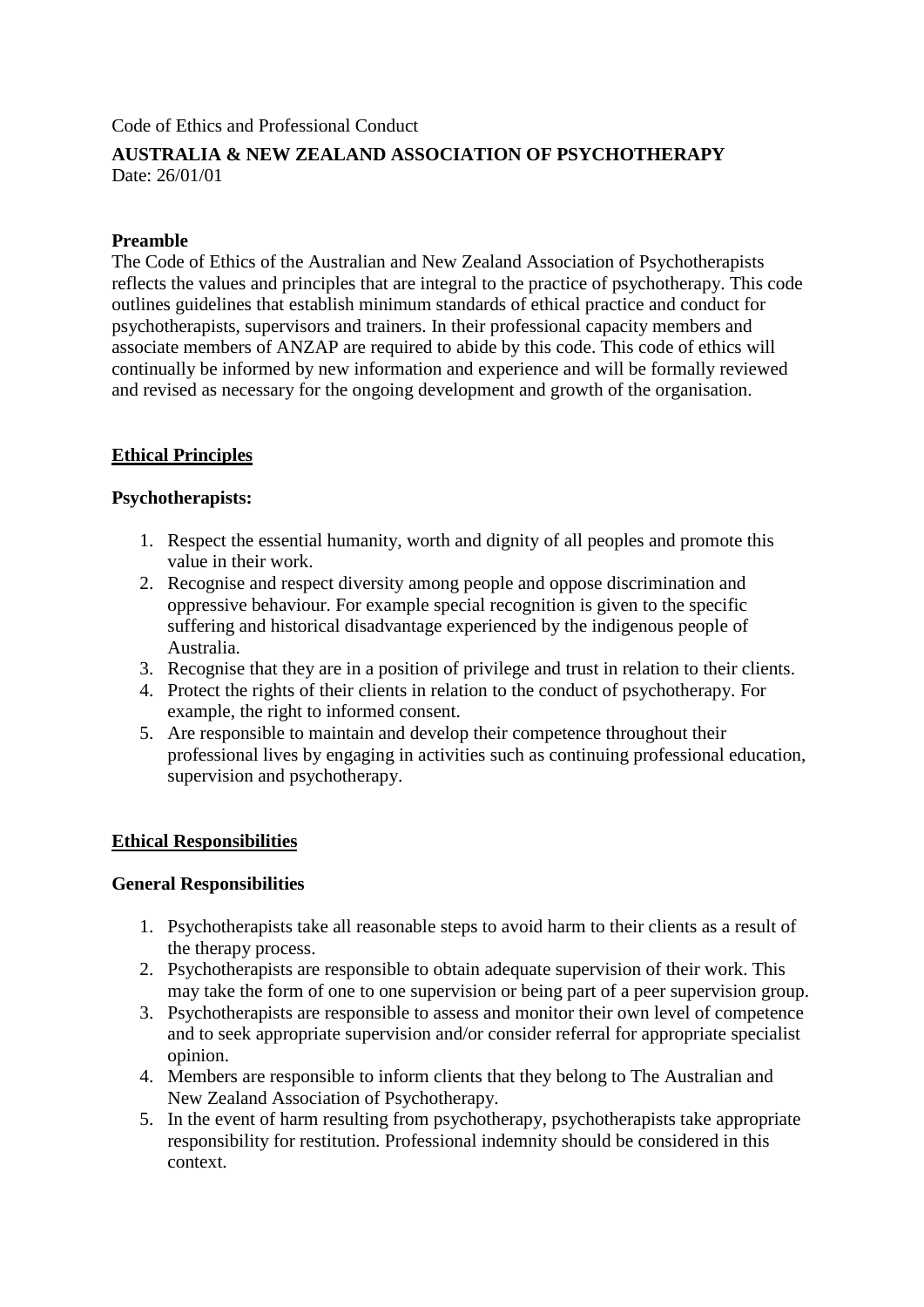- 6. Psychotherapists are responsible for setting and maintaining appropriate professional boundaries
- 7. Psychotherapists are responsible to monitor their own physical and emotional capacities and functioning and to seek supervisory help or refer on when their functioning is impaired to the degree that it significantly affects the ongoing welfare of the client.
- 8. It is unethical for psychotherapists to misrepresent their training or qualifications.
- 9. Psychotherapists are responsible to explain the nature of treatment when contracting with clients. Clients should be advised of alternate treatment choices where deemed appropriate.
- 10. Psychotherapists are responsible to keep adequate records.
- 11. If a psychotherapist is obliged for personal or professional reasons to discontinue treatment, she/he will seek to advise clients of the termination and if possible organise referral to another psychotherapist.

### **Boundaries**

- 1. Psychotherapists should not use their position of privilege and trust to financially, sexually or emotionally exploit past or present clients, supervisees or trainees.
- 2. Psychotherapists will not accept or offer payment for referrals or engage in any financial transaction apart from negotiating a fee within the ordinary fee scale set for professional services.
- 3. Sexual relations between psychotherapist and client, trainer and trainee, supervisor and supervisee constitutes unethical behaviour. It is always the responsibility of the psychotherapist to set and maintain appropriate professional boundaries to minimise the risk of exploitation or harm.
- 4. Psychotherapists are responsible to monitor themselves and the therapy process and to seek supervisory help if there is a danger of boundaries being violated.
- 5. Psychotherapists should be mindful that even a considerable time after the termination of therapy the influence of unresolved transference and countertransference dynamics may remain substantial. Furthermore, the structural dynamics of power within the therapy dyad may continue to exist well beyond termination of therapy and so too, the capacity for exploitation remains beyond the end of therapy.

Therefore any psychotherapist contemplating the development of a sexual relationship with a former client is required to consult the Ethics Committee and take account of their advice, bearing in mind that at all times the psychotherapist may be called upon to defend his/her conduct in a judicial context.

## **Confidentiality**

- 1. Psychotherapists are responsible to maintain confidentiality in relation to information obtained about clients. This applies to verbal, written or recorded material.
- 2. Client sessions must not be observed by anyone other than their psychotherapist without the client having given informed consent. This applies to direct observation and to any form of audio-visual recording.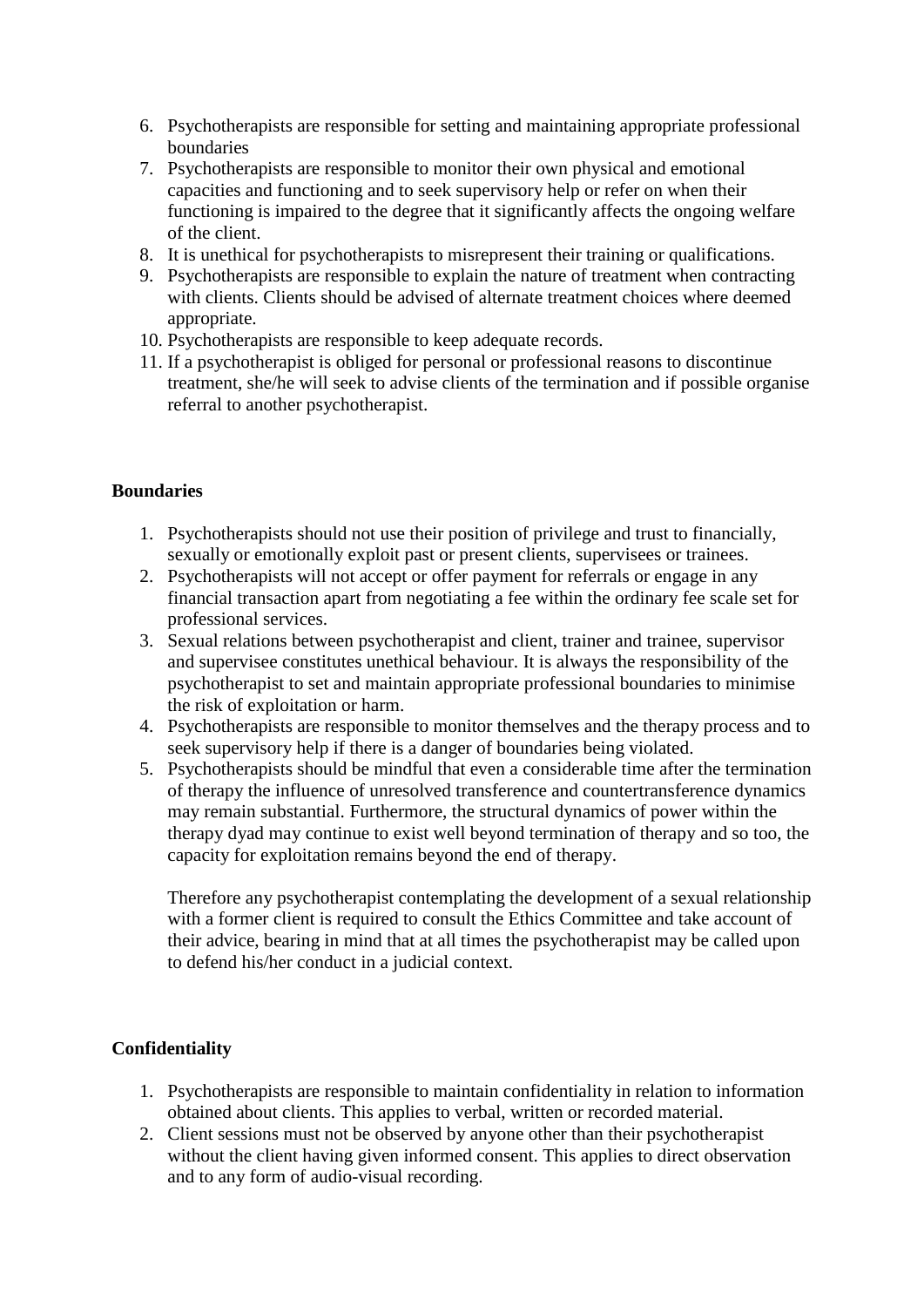- 3. Psychotherapists should store all records (written, audio and video) in a secure and confidential place.
- 4. Exceptional circumstances may arise which give the psychotherapist grounds for believing the client is at risk of harming themselves or others. In such circumstances, breaking of confidentiality may be required, preferably with the client's permission or after consultation with a supervisor or colleague.
- 5. It is reasonable that clinical information may need to be shared with colleagues and other health professionals in order to provide optimal care. In these contexts the rules of confidentiality should be established.
- 6. Confidences may be revealed without consent when compelling ethical or legal reasons prevail. If this is the case all care should be taken to discuss the issues with a supervisor or colleague.
- 7. Agreements about confidentiality continue after the client's death unless there are overriding legal considerations.
- 8. Psychotherapists will ensure the anonymity of their clients when using information for case presentation, teaching, research or publication. If there is any possibility of the client being identified the psychotherapist should obtain informed consent from the client.

## **Training and Supervision**

- 1. Supervisors are to be guided by the principle of confidentiality within the supervisory relationship. However there may be situations where information needs to be shared with colleagues. For example matters pertaining to progress in the training programme and matters relating to safety.
- 2. Supervisors and trainers are responsible to relate in a respectful manner to trainees and supervisees.
- 3. Trainers and supervisors will seek to ensure that their professional relationships are non-exploitative.
- 4. Supervisors shall not also engage their supervisees in personal psychotherapy.
- 5. Supervisors and trainers are responsible to inform and educate trainees and supervisees about their ethical responsibilities to clients. They have a responsibility to model and promote an awareness of and an adherence to the provisions of this Code of Ethics.
- 6. Supervisors and trainers are responsible to engage in ongoing professional development and education.
- 7. Psychotherapists of trainees shall not exercise direct administrative responsibility over them.
- 8. Psychotherapists of trainees need to be alert to any conflict of interests that may arise in a training context and. be mindful of their primary ethical responsibilities to protect the therapy relationship.

#### **Responsibility to Colleagues and the Association**

1. Constructive dialogue and debate about theory and practice is highly valued within ANZAP. Psychotherapists are responsible to engage in such dialogue in a professional